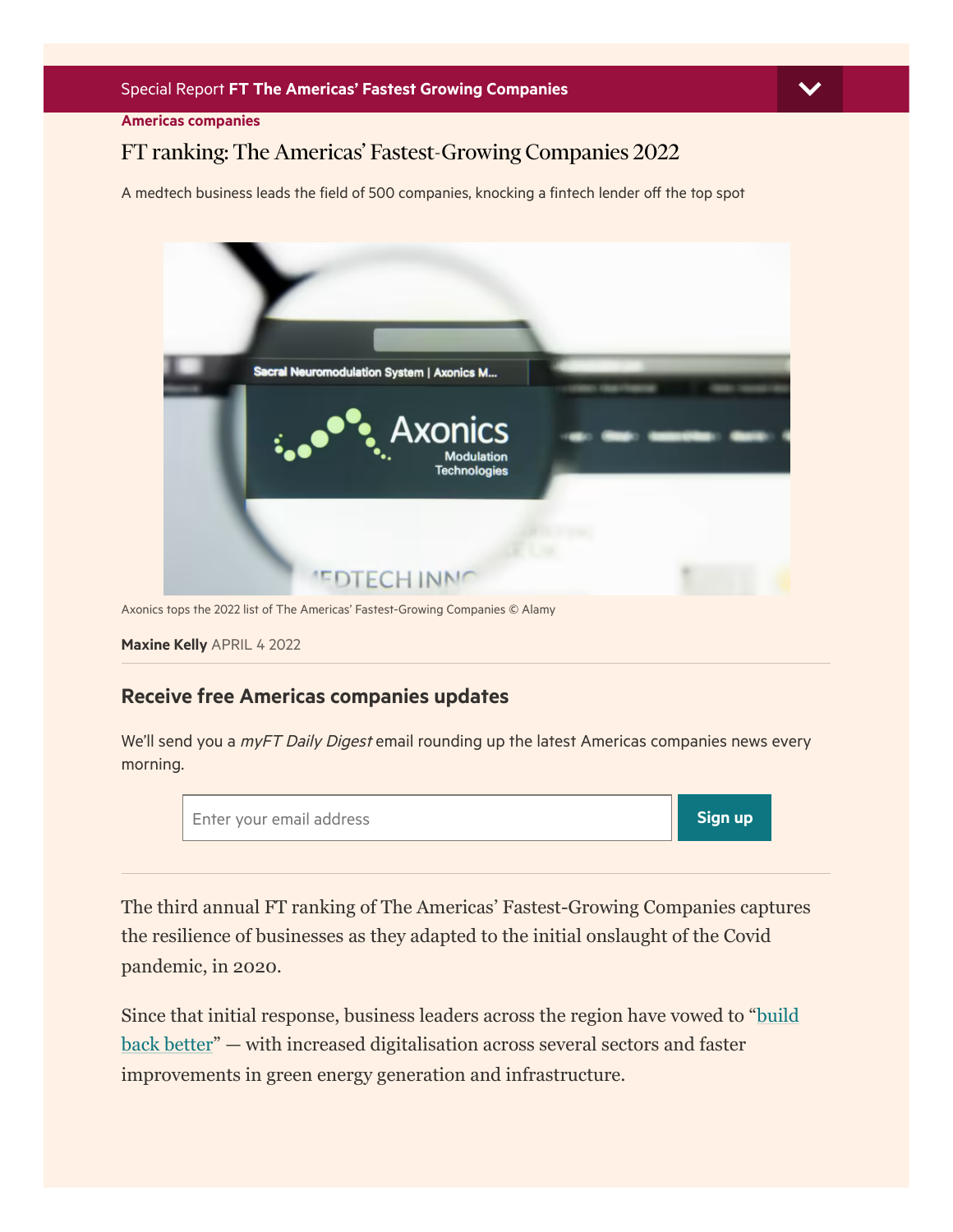The technology sector enjoyed rapid growth as the coronavirus crisis deepened and more people began to work, shop and communicate through digital channels. Some companies have since seen their growth slow as lockdowns were lifted.

As with [last year's ranking](https://www.ft.com/americas-fastest-growing-companies-2021), technology — led by North American companies accounts for nearly 28 per cent of the overall list, followed by financial services (7 per cent) and health (6.4 per cent).

The full special report featuring in-depth analysis of the ranking will be published online and in print on April 28

The FT list was compiled with Statista, a research company, and ranks entrants from across the Americas by their compound annual growth rate (CAGR) in revenue, between 2017 and 2020.

The ranking is not necessarily a reflection of the size of countries' economies, but rather their ability to innovate and the willingness of their high-growth companies to be candid with financial information. Around 90 per cent of companies on the list hail from the US and Canada, versus 5 per cent from Brazil.

With health taking centre stage over the past couple of years, it is apt that the fastestgrowing company on this latest ranking is a medical technology business (although it is not related to treating Covid-19). California-based Axonics specialises in products for patients with bladder and bowel dysfunction. With a 2017-20 CAGR of 855 per cent, it knocks last year's winner, US lending platform [Upgrade,](https://www.ft.com/content/3fc7fc68-7671-4be1-a100-a7af81408cbe) off the top spot.

Axonics is followed in second and third place by Human Bees, a recruitment agency, and Coherus BioSciences, which develops therapeutics for oncology and inflammatory diseases.

Readers can use the arrow buttons at the top of the columns in the table below to sort by country, sector or revenue, in order to analyse the data in more detail. If you switch from sorting by CAGR to sorting by total 2020 revenues, for instance, names such as Amazon, Tesla, Netflix and Wayfair all rise to the top. These businesses are among a total of 81 of the overall 500 to be listed on an exchange.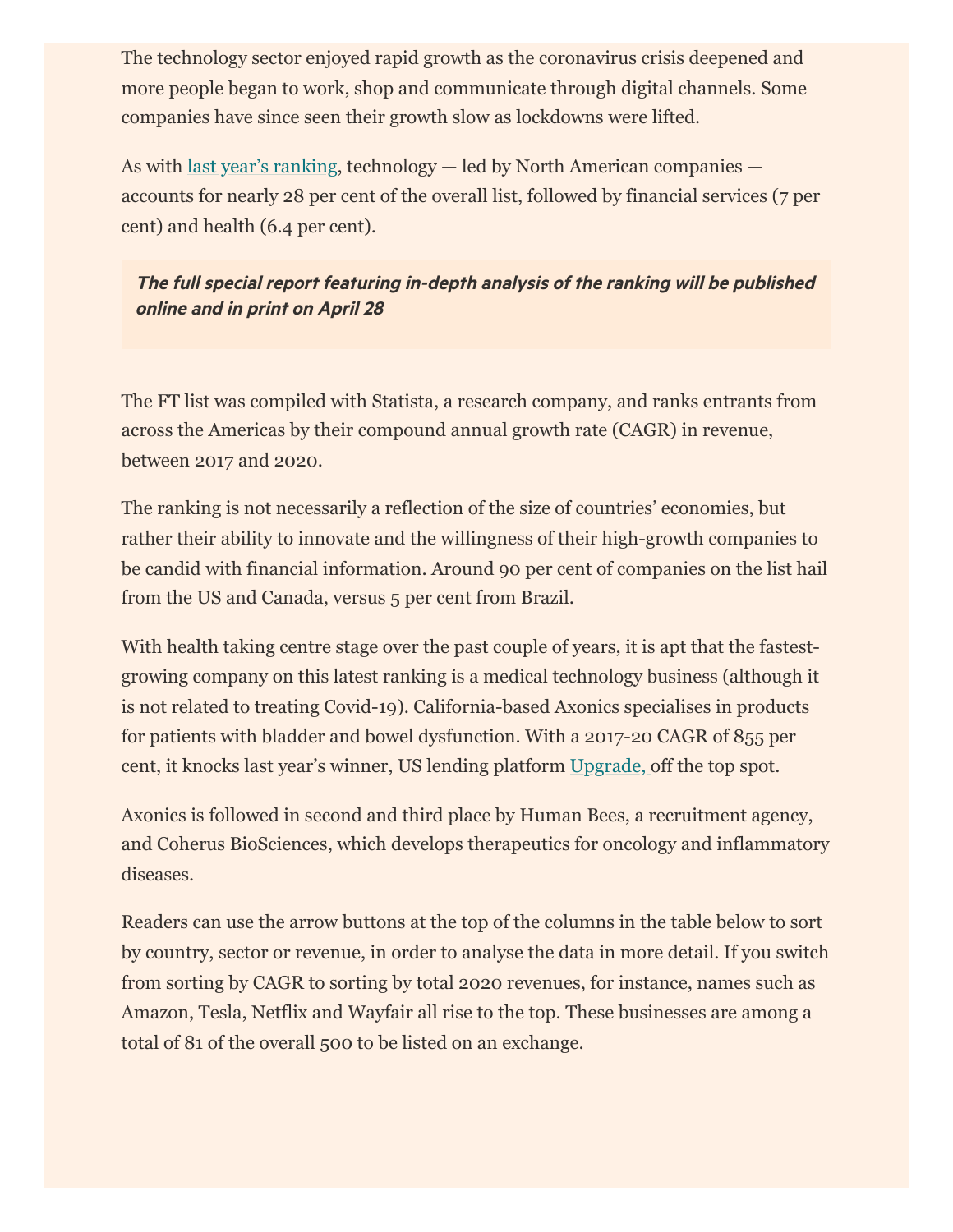Because many fast-growing companies tend to be privately held and do not publicly disclose detailed financial data, a ranking such as this can never claim to be complete. But the rigorous screening process (please refer to the methodology below the table), which also requires senior executives to sign off on the figures submitted by their companies, means the ranking can offer readers a meaningful insight into the health of these private companies.

*Scroll below the interactive table for the full methodology.*

# FT The Americas' Fastest Growing Companies 2022

|                | <b>Ranked</b> |                                |           |                                  | <b>Absolute</b><br><b>Growth</b> |
|----------------|---------------|--------------------------------|-----------|----------------------------------|----------------------------------|
| Rank :         | 2021          | Name $\phi$                    | Country : | Sector :                         | Rate % $\circ$                   |
| 1              | <b>No</b>     | <b>Axonics</b>                 | <b>US</b> | Health                           | 87,036.7                         |
| $\overline{2}$ | <b>No</b>     | <b>Human Bees</b>              | <b>US</b> | Support<br><b>Services</b>       | 48,345.0                         |
| 3              | <b>No</b>     | <b>Coherus BioSciences</b>     | <b>US</b> | Pharmaceuticals                  | 30,479.9                         |
| 4              | <b>No</b>     | Care+Wear                      | <b>US</b> | Health                           | 26,545.9                         |
| 5              | <b>No</b>     | <b>Brander Group</b>           | <b>US</b> | <b>Telecoms</b>                  | 25,067.9                         |
| 6              | <b>No</b>     | Solgen Power*                  | <b>US</b> | Energy                           | 21,690.0                         |
| $\overline{7}$ | <b>No</b>     | <b>Chasen Companies*</b>       | <b>US</b> | Construction                     | 15,419.6                         |
| 8              | <b>No</b>     | <b>Cara Therapeutics</b>       | <b>US</b> | Pharmaceuticals                  | 14,727.9                         |
| 9              | <b>No</b>     | Ultragenyx<br>Pharmaceutical   | <b>US</b> | Pharmaceuticals                  | 10,276.3                         |
| 10             | <b>No</b>     | <b>The Vertical Collective</b> | <b>US</b> | Fashion                          | 9,634.8                          |
| 11             | <b>No</b>     | studio503                      | <b>US</b> | Personal &<br>Household<br>Goods | 7,517.6                          |
| 12             | <b>No</b>     | Kart it                        | <b>US</b> | Ecommerce                        | 7,032.9                          |
| 13             | <b>No</b>     | MoLo Solutions***              | <b>US</b> | Transport                        | 5,311.0                          |
| 14             | <b>No</b>     | <b>Pomerenke Holdings</b>      | <b>US</b> | Automobiles                      | 5,164.0                          |
| 15             | Yes           | <b>MagicLinks</b>              | <b>US</b> | Technology                       | 4,805.9                          |
| 16             | <b>No</b>     | <b>Esdiez Constructora</b>     | Colombia  | Construction                     | 4,787.7                          |
| 17             | Yes           | Lifeboost Coffee               | <b>US</b> | Food &<br><b>Beverage</b>        | 4,699.7                          |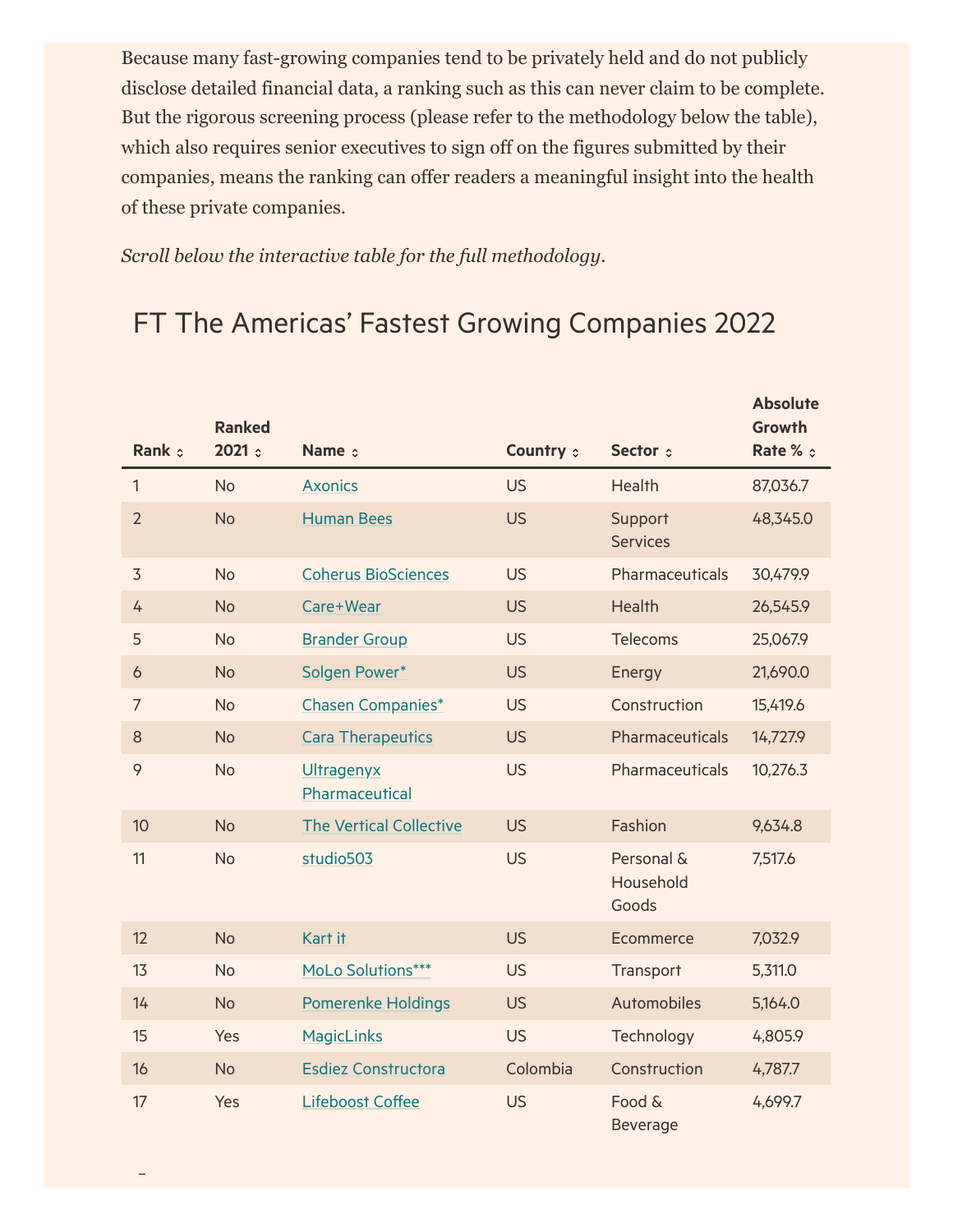|        | <b>Ranked</b> |                                    |           |                            | <b>Absolute</b><br>Growth |
|--------|---------------|------------------------------------|-----------|----------------------------|---------------------------|
| Rank : | 2021          | Name c                             | Country : | Sector :                   | Rate % c                  |
| 18     | <b>No</b>     | <b>Innovien Solutions</b>          | <b>US</b> | Technology                 | 4,687.6                   |
| 19     | <b>No</b>     | <b>Sales Boomerang</b>             | <b>US</b> | Technology                 | 3,881.6                   |
| 20     | <b>No</b>     | <b>Alabaster Co</b>                | <b>US</b> | Ecommerce                  | 3,856.1                   |
| 21     | <b>No</b>     | Pulmatrix                          | <b>US</b> | Pharmaceuticals            | 3,671.3                   |
| 22     | <b>No</b>     | <b>Informed XP</b>                 | <b>US</b> | Technology                 | 3,631.0                   |
| 23     | <b>No</b>     | <b>Blueprint Medicines</b>         | <b>US</b> | Pharmaceuticals            | 3,604.5                   |
| 24     | <b>No</b>     | <b>Notarize</b>                    | <b>US</b> | Technology                 | 3,394.7                   |
| 25     | <b>No</b>     | Gentueri                           | <b>US</b> | Health                     | 3,224.9                   |
| 26     | <b>No</b>     | <b>OneTrust</b>                    | <b>US</b> | Technology                 | 3,130.1                   |
| 27     | Yes           | <b>PM Consulting Group</b>         | <b>US</b> | Management<br>Consulting   | 2,994.1                   |
| 28     | <b>No</b>     | Peerfit**                          | <b>US</b> | <b>Health</b>              | 2,947.4                   |
| 29     | Yes           | <b>Propellant Media</b>            | <b>US</b> | Advertising                | 2,906.2                   |
| 30     | <b>No</b>     | <b>Semperis</b>                    | <b>US</b> | <b>Cyber Security</b>      | 2,897.4                   |
| 31     | Yes           | <b>Winning by Design</b>           | <b>US</b> | Management<br>Consulting   | 2,756.2                   |
| 32     | <b>No</b>     | <b>ReMedi Health</b><br>Solutions* | <b>US</b> | Health                     | 2,520.7                   |
| 33     | Yes           | <b>AdPushup</b>                    | <b>US</b> | Advertising                | 2,427.1                   |
| 34     | <b>No</b>     | <b>Stromcore Energy</b>            | Canada    | Energy                     | 2,405.8                   |
| 35     | <b>No</b>     | <b>Harpoon Therapeutics</b>        | <b>US</b> | Pharmaceuticals            | 2,363.8                   |
| 36     | Yes           | <b>Surgically Clean Air</b>        | Canada    | <b>Health</b>              | 2,348.1                   |
| 37     | <b>No</b>     | <b>Rigel Pharmaceuticals</b>       | <b>US</b> | Pharmaceuticals            | 2,322.4                   |
| 38     | <b>No</b>     | Cellpay**                          | <b>US</b> | Fintech                    | 2,282.9                   |
| 39     | <b>No</b>     | <b>Field Safe Solutions</b>        | Canada    | Technology                 | 2,277.4                   |
| 40     | <b>No</b>     | <b>EGA Associates</b>              | <b>US</b> | Support<br><b>Services</b> | 2,234.4                   |
| 41     | <b>No</b>     | <b>The Dingman Group</b>           | <b>US</b> | Support<br><b>Services</b> | 2,226.3                   |
| 42     | <b>No</b>     | Coinme                             | <b>US</b> | Fintech                    | 2,197.9                   |
| 43     | <b>No</b>     | <b>Fulgent Genetics</b>            | <b>US</b> | Health                     | 2,151.5                   |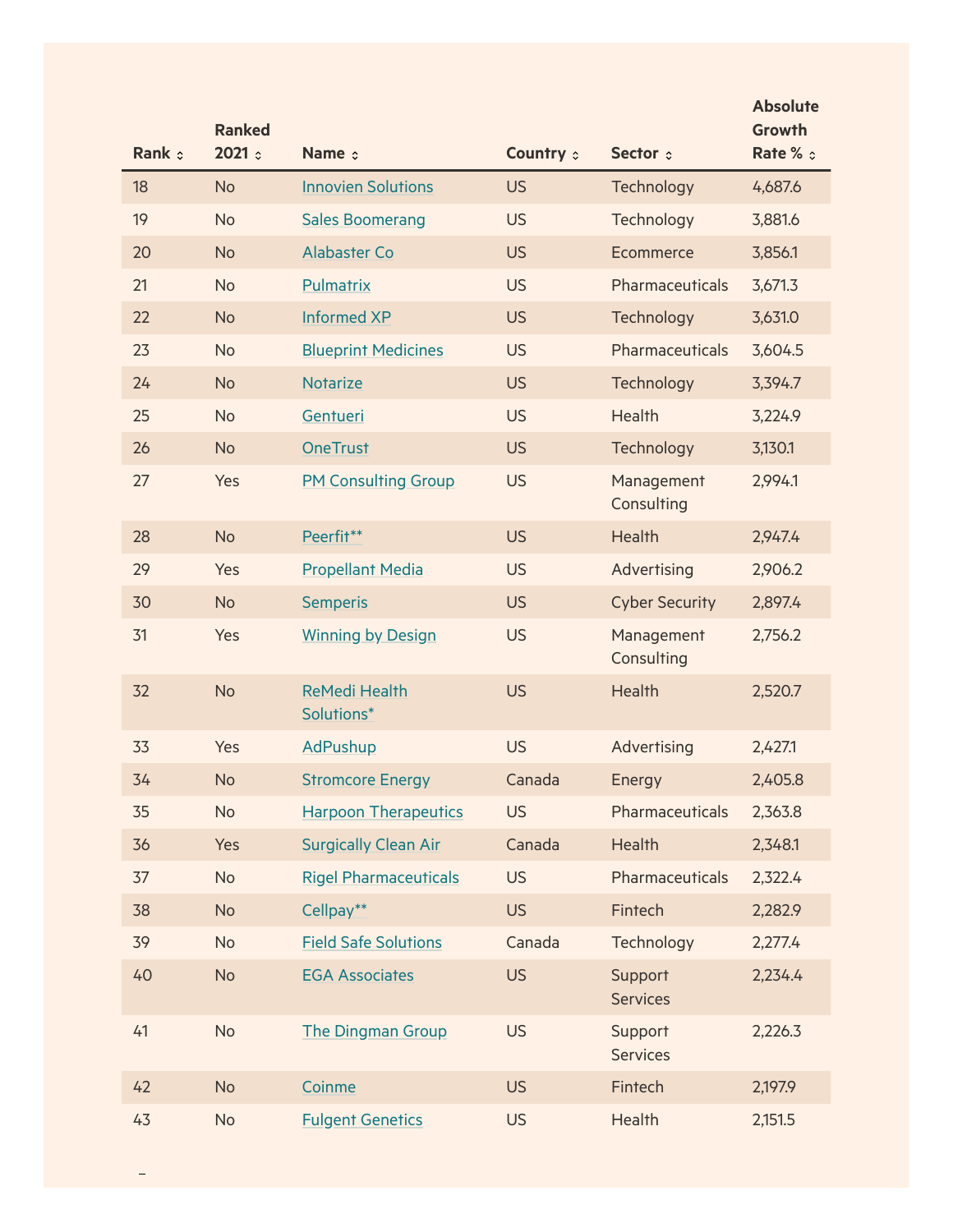| Rank : | <b>Ranked</b><br>2021 | Name $\circ$                | Country : | Sector :                     | <b>Absolute</b><br><b>Growth</b><br>Rate % c |
|--------|-----------------------|-----------------------------|-----------|------------------------------|----------------------------------------------|
| 44     | <b>No</b>             | CleanSpark                  | <b>US</b> | Technology                   | 2,138.7                                      |
| 45     | <b>No</b>             | Partake Brewing*            | Canada    | Retail                       | 2,080.7                                      |
| 46     | <b>No</b>             | <b>BrandCentric</b>         | <b>US</b> | Retail                       |                                              |
|        |                       | Ecommerce*                  |           |                              | 2,078.4                                      |
| 47     | <b>No</b>             | <b>DJ Bikes</b>             | Canada    | Retail                       | 2,074.6                                      |
| 48     | <b>No</b>             | <b>Catalyst Biosciences</b> | <b>US</b> | Pharmaceuticals              | 1,957.8                                      |
| 49     | <b>No</b>             | Canalyst                    | Canada    | Fintech                      | 1,864.9                                      |
| 50     | <b>No</b>             | <b>Willow Industries</b>    | <b>US</b> | Agricultural<br>Commodities  | 1,815.1                                      |
| 51     | <b>No</b>             | LoanPro                     | <b>US</b> | Fintech                      | 1,785.1                                      |
| 52     | <b>No</b>             | <b>Gravy Analytics</b>      | <b>US</b> | Technology                   | 1,768.1                                      |
| 53     | Yes                   | <b>Flux Power</b>           | <b>US</b> | <b>Batteries</b>             | 1,767.2                                      |
| 54     | <b>No</b>             | Newor Media*                | <b>US</b> | Technology                   | 1,750.4                                      |
| 55     | <b>No</b>             | 787 Coffee                  | <b>US</b> | Food &<br>Beverage           | 1,750.0                                      |
| 56     | <b>No</b>             | Fivetran                    | <b>US</b> | Technology                   | 1,667.9                                      |
| 57     | <b>No</b>             | QualSights                  | <b>US</b> | Technology                   | 1,658.7                                      |
| 58     | <b>No</b>             | Zoom                        | <b>US</b> | Technology                   | 1,650.3                                      |
| 59     | <b>No</b>             | <b>Voyager Therapeutics</b> | <b>US</b> | Pharmaceuticals              | 1,588.5                                      |
| 60     | <b>No</b>             | <b>Resecurity</b>           | <b>US</b> | <b>Cyber Security</b>        | 1,462.0                                      |
| 61     | <b>No</b>             | Regenxbio                   | <b>US</b> | Pharmaceuticals              | 1,387.2                                      |
| 62     | <b>No</b>             | <b>Text Request</b>         | <b>US</b> | Technology                   | 1,354.8                                      |
| 63     | <b>No</b>             | Raincatcher                 | <b>US</b> | Financial<br><b>Services</b> | 1,350.7                                      |
| 64     | Yes                   | goodfood                    | Canada    | Food &<br><b>Beverage</b>    | 1,341.5                                      |
| 65     | Yes                   | <b>Capital Brand Group</b>  | <b>US</b> | Construction                 | 1,330.4                                      |
| 66     | <b>No</b>             | <b>Stratice</b>             | <b>US</b> | Support<br><b>Services</b>   | 1,295.1                                      |
| 67     | Yes                   | <b>StayMarquis</b>          | <b>US</b> | Travel & Leisure             | 1,294.0                                      |
| 68     | <b>No</b>             | <b>NutraChamps</b>          | Canada    | Health                       | 1,277.4                                      |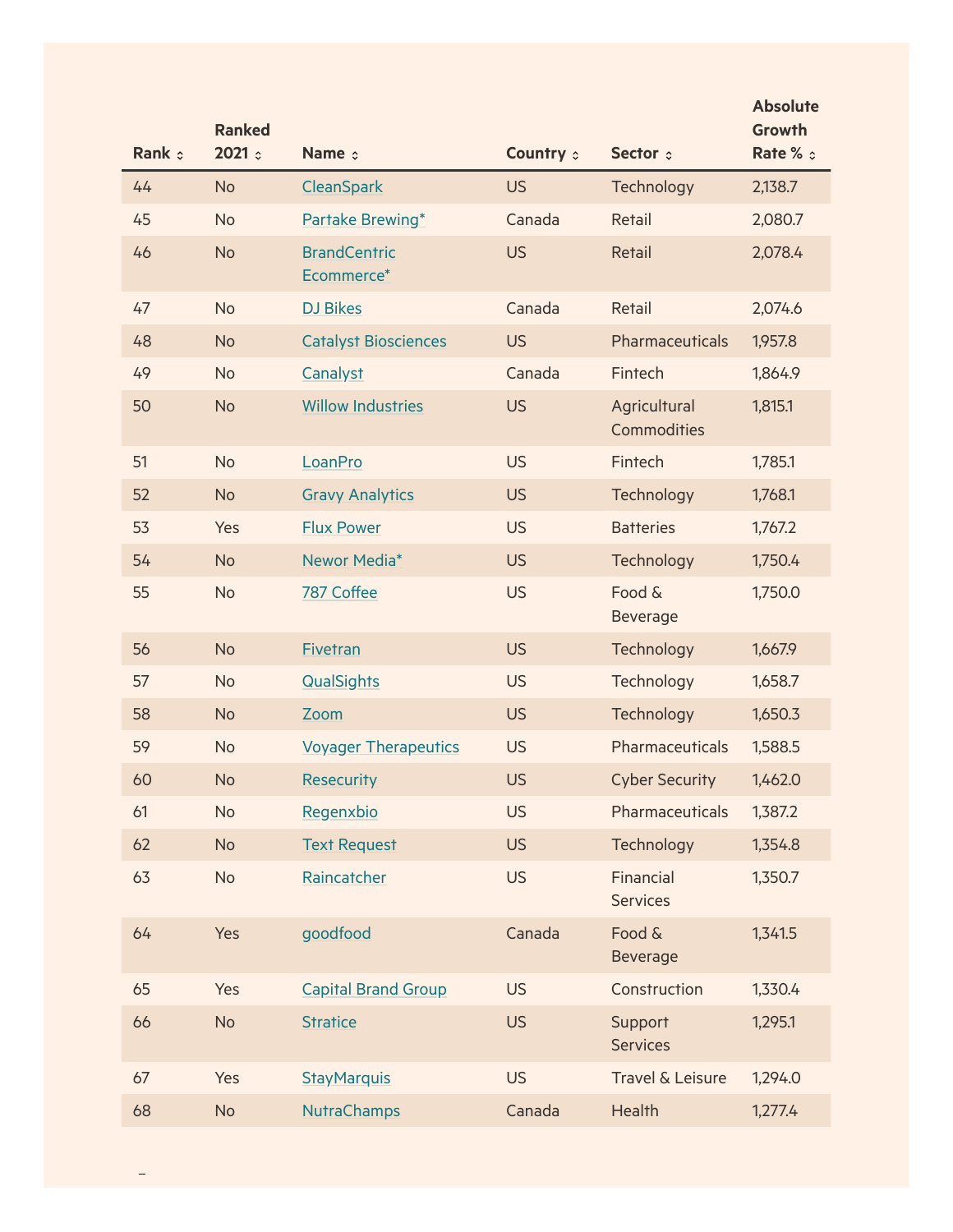| Rank $\circ$     | <b>Ranked</b><br>2021: | Name $\phi$                 | <b>Country :</b> | Sector :                     | <b>Absolute</b><br>Growth<br>Rate % $\circ$ |  |
|------------------|------------------------|-----------------------------|------------------|------------------------------|---------------------------------------------|--|
| 69               | <b>No</b>              | <b>Epicenter Innovation</b> | <b>US</b>        | Management<br>Consulting     | 1,276.3                                     |  |
| 70               | <b>No</b>              | InstaMortgage               | <b>US</b>        | Financial<br><b>Services</b> | 1,232.8                                     |  |
| 71               | <b>No</b>              | <b>Bidease</b>              | <b>US</b>        | Advertising                  | 1,190.9                                     |  |
| <b>Show more</b> |                        |                             |                  |                              |                                             |  |

*\* Companies marked with an asterisk had less than 12 months of revenue in the 2017 financial year, but still passed \$100,000 revenue.*

*\*\* Companies marked with a double asterisk have been acquired since the end of the relevant timeframe.*

*This table has been amended since publication to reflect new information*

# Methodology

The FT Americas' Fastest-Growing Companies 2022 is a list of the 500 companies in the Americas that have the highest growth in publicly disclosed revenues between 2017 and 2020.

The ranking was created through a complex procedure. Although the search was very extensive, the ranking does not claim to be complete, as some companies did not want to make their figures public or did not participate for other reasons.

The project was advertised online and in print, allowing all eligible companies to register via the websites created by Statista and the Financial Times. In addition, through research in company databases and other public sources, Statista identified tens of thousands of companies in the Americas as potential candidates for the FT ranking. These companies were invited to participate in the competition by post, email and telephone.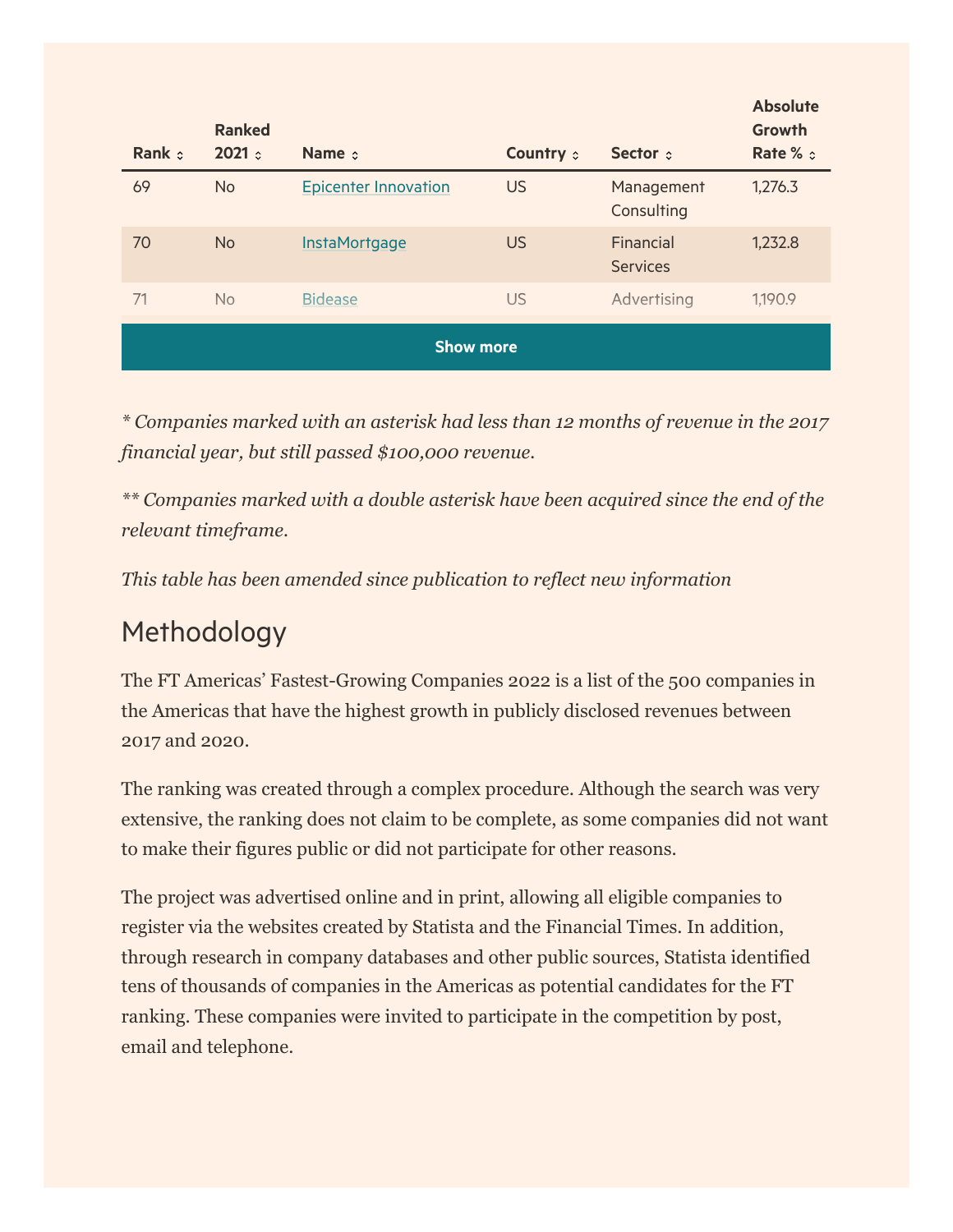The application phase ran from October 2021 to January 2022. The submitted revenue figures had to be certified by the chief financial officer, chief executive, or a member of the executive committee of the company. Companies with three or fewer employees, or companies that are not a legal entity, were subject to additional checks to verify their revenue numbers.

### **CRITERIA FOR INCLUSION IN THE LIST**

To be included in the list of the Americas' fastest-growing companies, a company had to meet the following criteria:

• Revenue of at least \$100,000 generated in 2017 (or currency value equivalent according to the average of the actual fiscal year).

• Revenue of at least \$1.5mn generated in 2020 (or currency value equivalent according to the average of the actual fiscal year).

• An independent entity (not a subsidiary or branch office of any kind).

• Revenue growth between 2017 and 2020 that was primarily organic (ie "internally" stimulated).

• Headquartered in one of 20 American countries. Companies from these countries were eligible to participate: Argentina, Belize, Bolivia, Brazil, Canada, Chile, Colombia, Costa Rica, Dominican Republic, Ecuador, Guatemala, Honduras, Mexico, Nicaragua, Panama, Paraguay, Peru, the US, Uruguay, Venezuela.

#### **CALCULATION OF GROWTH RATES**

The calculation of company growth rates is based on the revenue figures submitted by the companies in the respective national currency. For better comparability in the ranking, the revenue figures were converted into US dollars. The average exchange rate for the financial year indicated by the company was used for this purpose.

The compound annual growth rate (CAGR) was calculated as follows:

 $((revenue 2020 / revenue 2017)^(1/3)) - 1 = CAGR$ 

The absolute growth between 2017 and 2020 was calculated as follows:

(revenue2020 / revenue2017)  $-1$  = Growth rate

### **EVALUATION AND QUALITY ASSURANCE**